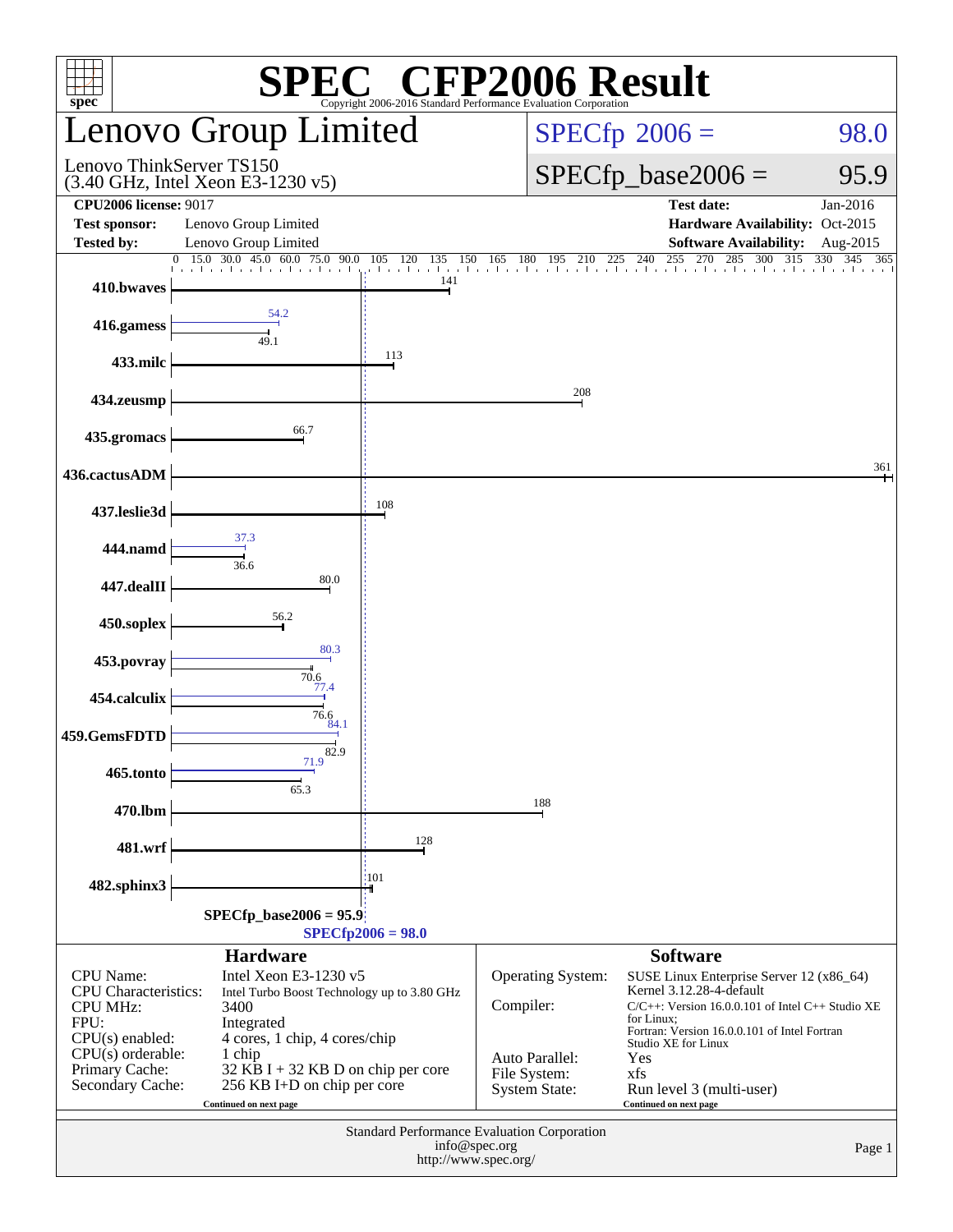

# enovo Group Limited

(3.40 GHz, Intel Xeon E3-1230 v5)

Lenovo ThinkServer TS150

#### $SPECTp2006 = 98.0$

#### $SPECfp\_base2006 = 95.9$

**[CPU2006 license:](http://www.spec.org/auto/cpu2006/Docs/result-fields.html#CPU2006license)** 9017 **[Test date:](http://www.spec.org/auto/cpu2006/Docs/result-fields.html#Testdate)** Jan-2016 **[Test sponsor:](http://www.spec.org/auto/cpu2006/Docs/result-fields.html#Testsponsor)** Lenovo Group Limited **[Hardware Availability:](http://www.spec.org/auto/cpu2006/Docs/result-fields.html#HardwareAvailability)** Oct-2015 **[Tested by:](http://www.spec.org/auto/cpu2006/Docs/result-fields.html#Testedby)** Lenovo Group Limited **[Software Availability:](http://www.spec.org/auto/cpu2006/Docs/result-fields.html#SoftwareAvailability)** Aug-2015 [L3 Cache:](http://www.spec.org/auto/cpu2006/Docs/result-fields.html#L3Cache) 8 MB I+D on chip per chip<br>Other Cache: None [Other Cache:](http://www.spec.org/auto/cpu2006/Docs/result-fields.html#OtherCache) [Memory:](http://www.spec.org/auto/cpu2006/Docs/result-fields.html#Memory) 32 GB (4 x 8 GB 2Rx8 PC4-2133P-U) [Disk Subsystem:](http://www.spec.org/auto/cpu2006/Docs/result-fields.html#DiskSubsystem) 1 x 800 GB SATA SSD [Other Hardware:](http://www.spec.org/auto/cpu2006/Docs/result-fields.html#OtherHardware) None [Base Pointers:](http://www.spec.org/auto/cpu2006/Docs/result-fields.html#BasePointers) 64-bit<br>Peak Pointers: 32/64-bit [Peak Pointers:](http://www.spec.org/auto/cpu2006/Docs/result-fields.html#PeakPointers) [Other Software:](http://www.spec.org/auto/cpu2006/Docs/result-fields.html#OtherSoftware) None

**[Results Table](http://www.spec.org/auto/cpu2006/Docs/result-fields.html#ResultsTable)**

|                   |                                                                                                          |              |                |       | Results Table  |       |                |              |                |              |                |              |
|-------------------|----------------------------------------------------------------------------------------------------------|--------------|----------------|-------|----------------|-------|----------------|--------------|----------------|--------------|----------------|--------------|
|                   |                                                                                                          |              | <b>Base</b>    |       |                |       |                |              | <b>Peak</b>    |              |                |              |
| <b>Benchmark</b>  | <b>Seconds</b>                                                                                           | <b>Ratio</b> | <b>Seconds</b> | Ratio | <b>Seconds</b> | Ratio | <b>Seconds</b> | <b>Ratio</b> | <b>Seconds</b> | <b>Ratio</b> | <b>Seconds</b> | <b>Ratio</b> |
| 410.bwayes        | 96.8                                                                                                     | 140          | 96.7           | 141   | 96.7           | 141   | 96.8           | 140          | 96.7           | 141          | 96.7           | 141          |
| $416$ .gamess     | 401                                                                                                      | 48.8         | 399            | 49.1  | 399            | 49.1  | 362            | 54.2         | 362            | 54.1         | 361            | 54.2         |
| $433$ .milc       | 81.9                                                                                                     | 112          | 81.6           | 113   | 81.6           | 113   | 81.9           | 112          | 81.6           | <b>113</b>   | 81.6           | 113          |
| $434$ . zeusmp    | 43.8                                                                                                     | 208          | 43.8           | 208   | 43.8           | 208   | 43.8           | 208          | 43.8           | 208          | 43.8           | 208          |
| 435.gromacs       | 107                                                                                                      | 66.7         | 107            | 66.7  | 107            | 66.6  | 107            | 66.7         | 107            | 66.7         | 107            | 66.6         |
| 436.cactusADM     | 33.1                                                                                                     | 361          | 33.1           | 361   | 32.8           | 365   | 33.1           | 361          | 33.1           | 361          | 32.8           | 365          |
| 437.leslie3d      | 87.1                                                                                                     | 108          | 87.1           | 108   | 87.1           | 108   | 87.1           | 108          | 87.1           | 108          | 87.1           | <b>108</b>   |
| 444.namd          | 219                                                                                                      | 36.6         | 219            | 36.6  | 219            | 36.6  | 215            | 37.3         | 216            | 37.2         | 215            | 37.3         |
| $447$ .dealII     | 143                                                                                                      | 80.0         | 143            | 80.0  | 143            | 80.1  | 143            | 80.0         | 143            | 80.0         | 143            | 80.1         |
| $450$ .soplex     | 147                                                                                                      | 56.7         | 148            | 56.2  | 150            | 55.7  | 147            | 56.7         | 148            | 56.2         | 150            | 55.7         |
| 453.povray        | 75.3                                                                                                     | 70.6         | 74.8           | 71.1  | 75.5           | 70.5  | 66.2           | 80.3         | 66.2           | 80.4         | 66.2           | 80.3         |
| 454.calculix      | 108                                                                                                      | 76.6         | 108            | 76.6  | 108            | 76.6  | 107            | 77.4         | 107            | 77.3         | 107            | 77.4         |
| 459.GemsFDTD      | 128                                                                                                      | 83.0         | 128            | 82.9  | 128            | 82.9  | 126            | 84.2         | 126            | 84.1         | 126            | 84.1         |
| 465.tonto         | 151                                                                                                      | 65.3         | <u>151</u>     | 65.3  | 150            | 65.4  | 137            | 72.0         | <u>137</u>     | 71.9         | 137            | 71.9         |
| 470.1bm           | 73.3                                                                                                     | 188          | 73.2           | 188   | 73.3           | 188   | 73.3           | 188          | 73.2           | 188          | 73.3           | 188          |
| 481.wrf           | 87.4                                                                                                     | 128          | 87.4           | 128   | 87.5           | 128   | 87.4           | <u>128</u>   | 87.4           | 128          | 87.5           | 128          |
| $482$ .sphinx $3$ | 192                                                                                                      | 101          | 193            | 101   | 194            | 100   | 192            | 101          | 193            | <b>101</b>   | 194            | 100          |
|                   | Results appear in the order in which they were run. Bold underlined text indicates a median measurement. |              |                |       |                |       |                |              |                |              |                |              |

#### **[Operating System Notes](http://www.spec.org/auto/cpu2006/Docs/result-fields.html#OperatingSystemNotes)**

Stack size set to unlimited using "ulimit -s unlimited"

#### **[Platform Notes](http://www.spec.org/auto/cpu2006/Docs/result-fields.html#PlatformNotes)**

BIOS Configuration: EIST Support set to Enabled Intel (R) Hyper-Threading set to Disabled C1E Support set to Enabled C State Support set to Enabled Turbo Mode set to Enable Sysinfo program /home/cpu2006-1.2-ic16.0/config/sysinfo.rev6914 \$Rev: 6914 \$ \$Date:: 2014-06-25 #\$ e3fbb8667b5a285932ceab81e28219e1 running on TS150 Wed Jan 6 13:25:29 2016

Continued on next page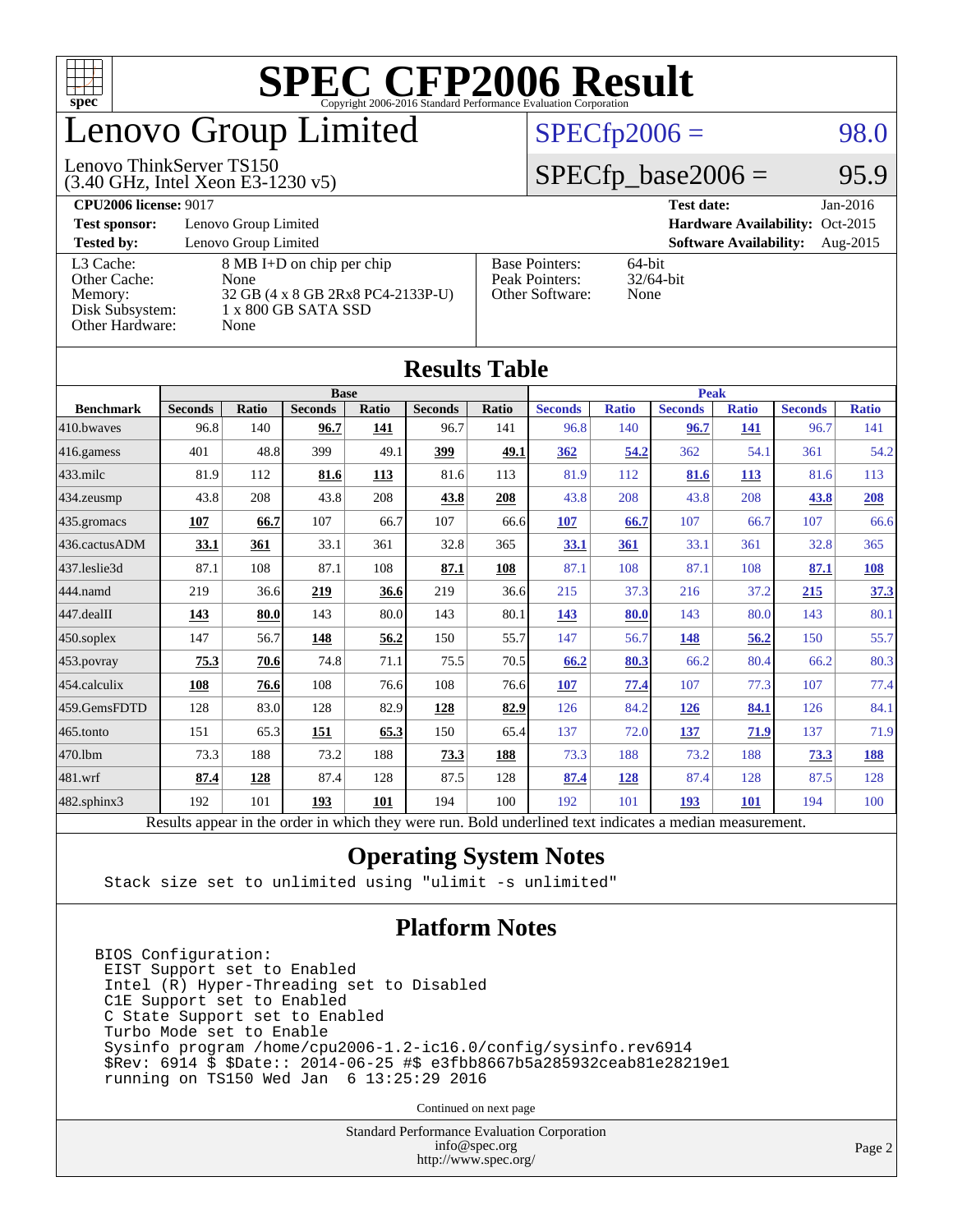

Lenovo Group Limited

 $SPECfp2006 = 98.0$  $SPECfp2006 = 98.0$ 

(3.40 GHz, Intel Xeon E3-1230 v5) Lenovo ThinkServer TS150

 $SPECTp\_base2006 = 95.9$ 

**[Test sponsor:](http://www.spec.org/auto/cpu2006/Docs/result-fields.html#Testsponsor)** Lenovo Group Limited **[Hardware Availability:](http://www.spec.org/auto/cpu2006/Docs/result-fields.html#HardwareAvailability)** Oct-2015

**[CPU2006 license:](http://www.spec.org/auto/cpu2006/Docs/result-fields.html#CPU2006license)** 9017 **[Test date:](http://www.spec.org/auto/cpu2006/Docs/result-fields.html#Testdate)** Jan-2016 **[Tested by:](http://www.spec.org/auto/cpu2006/Docs/result-fields.html#Testedby)** Lenovo Group Limited **[Software Availability:](http://www.spec.org/auto/cpu2006/Docs/result-fields.html#SoftwareAvailability)** Aug-2015

#### **[Platform Notes \(Continued\)](http://www.spec.org/auto/cpu2006/Docs/result-fields.html#PlatformNotes)**

| some common utilities. To remove or add to this section, see:<br>http://www.spec.org/cpu2006/Docs/config.html#sysinfo<br>From /proc/cpuinfo<br>model name: $Intel(R)$ Xeon(R) CPU E3-1230 v5 @ 3.40GHz<br>1 "physical id"s (chips)<br>4 "processors"<br>cores, siblings (Caution: counting these is hw and system dependent.<br>The<br>following excerpts from /proc/cpuinfo might not be reliable. Use with<br>caution.)<br>cpu cores $: 4$<br>siblings : 4<br>physical 0: cores 0 1 2 3<br>cache size : 8192 KB<br>From /proc/meminfo<br>MemTotal:<br>32933324 kB<br>HugePages_Total:<br>$\overline{0}$<br>Hugepagesize:<br>2048 kB<br>From /etc/*release* /etc/*version*<br>SuSE-release:<br>SUSE Linux Enterprise Server 12 (x86_64)<br>$VERSION = 12$<br>$PATCHLEVEL = 0$<br># This file is deprecated and will be removed in a future service pack or<br>release.<br># Please check /etc/os-release for details about this release.<br>os-release:<br>NAME="SLES"<br>VERSION="12"<br>VERSION ID="12"<br>PRETTY_NAME="SUSE Linux Enterprise Server 12"<br>ID="sles"<br>$ANSI\_COLOR = "0; 32"$<br>$CPE\_NAME='cpe://o:suse: sles:12"$<br>uname $-a$ :<br>Linux TS150 3.12.28-4-default #1 SMP Thu Sep 25 17:02:34 UTC 2014 (9879bd4)<br>x86 64 x86 64 x86 64 GNU/Linux<br>run-level $3$ Jan $6$ 09:02<br>SPEC is set to: /home/cpu2006-1.2-ic16.0<br>Size Used Avail Use% Mounted on<br>Filesystem<br>Type<br>693G<br>$/\text{dev/sda}$ 3<br>xfs<br>27G 667G<br>4% /home<br>Additional information from dmidecode:<br>Warning: Use caution when you interpret this section. The 'dmidecode' program<br>reads system data which is "intended to allow hardware to be accurately<br>determined", but the intent may not be met, as there are frequent changes to<br>Continued on next page | <b>Standard Performance Evaluation Corporation</b><br>info@spec.org<br>http://www.spec.org/ | Page 3 |
|-----------------------------------------------------------------------------------------------------------------------------------------------------------------------------------------------------------------------------------------------------------------------------------------------------------------------------------------------------------------------------------------------------------------------------------------------------------------------------------------------------------------------------------------------------------------------------------------------------------------------------------------------------------------------------------------------------------------------------------------------------------------------------------------------------------------------------------------------------------------------------------------------------------------------------------------------------------------------------------------------------------------------------------------------------------------------------------------------------------------------------------------------------------------------------------------------------------------------------------------------------------------------------------------------------------------------------------------------------------------------------------------------------------------------------------------------------------------------------------------------------------------------------------------------------------------------------------------------------------------------------------------------------------------------------------------------------------------------------------------------------------------------------------------------|---------------------------------------------------------------------------------------------|--------|
|                                                                                                                                                                                                                                                                                                                                                                                                                                                                                                                                                                                                                                                                                                                                                                                                                                                                                                                                                                                                                                                                                                                                                                                                                                                                                                                                                                                                                                                                                                                                                                                                                                                                                                                                                                                               |                                                                                             |        |
|                                                                                                                                                                                                                                                                                                                                                                                                                                                                                                                                                                                                                                                                                                                                                                                                                                                                                                                                                                                                                                                                                                                                                                                                                                                                                                                                                                                                                                                                                                                                                                                                                                                                                                                                                                                               |                                                                                             |        |
|                                                                                                                                                                                                                                                                                                                                                                                                                                                                                                                                                                                                                                                                                                                                                                                                                                                                                                                                                                                                                                                                                                                                                                                                                                                                                                                                                                                                                                                                                                                                                                                                                                                                                                                                                                                               |                                                                                             |        |
|                                                                                                                                                                                                                                                                                                                                                                                                                                                                                                                                                                                                                                                                                                                                                                                                                                                                                                                                                                                                                                                                                                                                                                                                                                                                                                                                                                                                                                                                                                                                                                                                                                                                                                                                                                                               |                                                                                             |        |
|                                                                                                                                                                                                                                                                                                                                                                                                                                                                                                                                                                                                                                                                                                                                                                                                                                                                                                                                                                                                                                                                                                                                                                                                                                                                                                                                                                                                                                                                                                                                                                                                                                                                                                                                                                                               |                                                                                             |        |
|                                                                                                                                                                                                                                                                                                                                                                                                                                                                                                                                                                                                                                                                                                                                                                                                                                                                                                                                                                                                                                                                                                                                                                                                                                                                                                                                                                                                                                                                                                                                                                                                                                                                                                                                                                                               |                                                                                             |        |
|                                                                                                                                                                                                                                                                                                                                                                                                                                                                                                                                                                                                                                                                                                                                                                                                                                                                                                                                                                                                                                                                                                                                                                                                                                                                                                                                                                                                                                                                                                                                                                                                                                                                                                                                                                                               |                                                                                             |        |
|                                                                                                                                                                                                                                                                                                                                                                                                                                                                                                                                                                                                                                                                                                                                                                                                                                                                                                                                                                                                                                                                                                                                                                                                                                                                                                                                                                                                                                                                                                                                                                                                                                                                                                                                                                                               |                                                                                             |        |
|                                                                                                                                                                                                                                                                                                                                                                                                                                                                                                                                                                                                                                                                                                                                                                                                                                                                                                                                                                                                                                                                                                                                                                                                                                                                                                                                                                                                                                                                                                                                                                                                                                                                                                                                                                                               |                                                                                             |        |
|                                                                                                                                                                                                                                                                                                                                                                                                                                                                                                                                                                                                                                                                                                                                                                                                                                                                                                                                                                                                                                                                                                                                                                                                                                                                                                                                                                                                                                                                                                                                                                                                                                                                                                                                                                                               | This section contains SUT (System Under Test) info as seen by                               |        |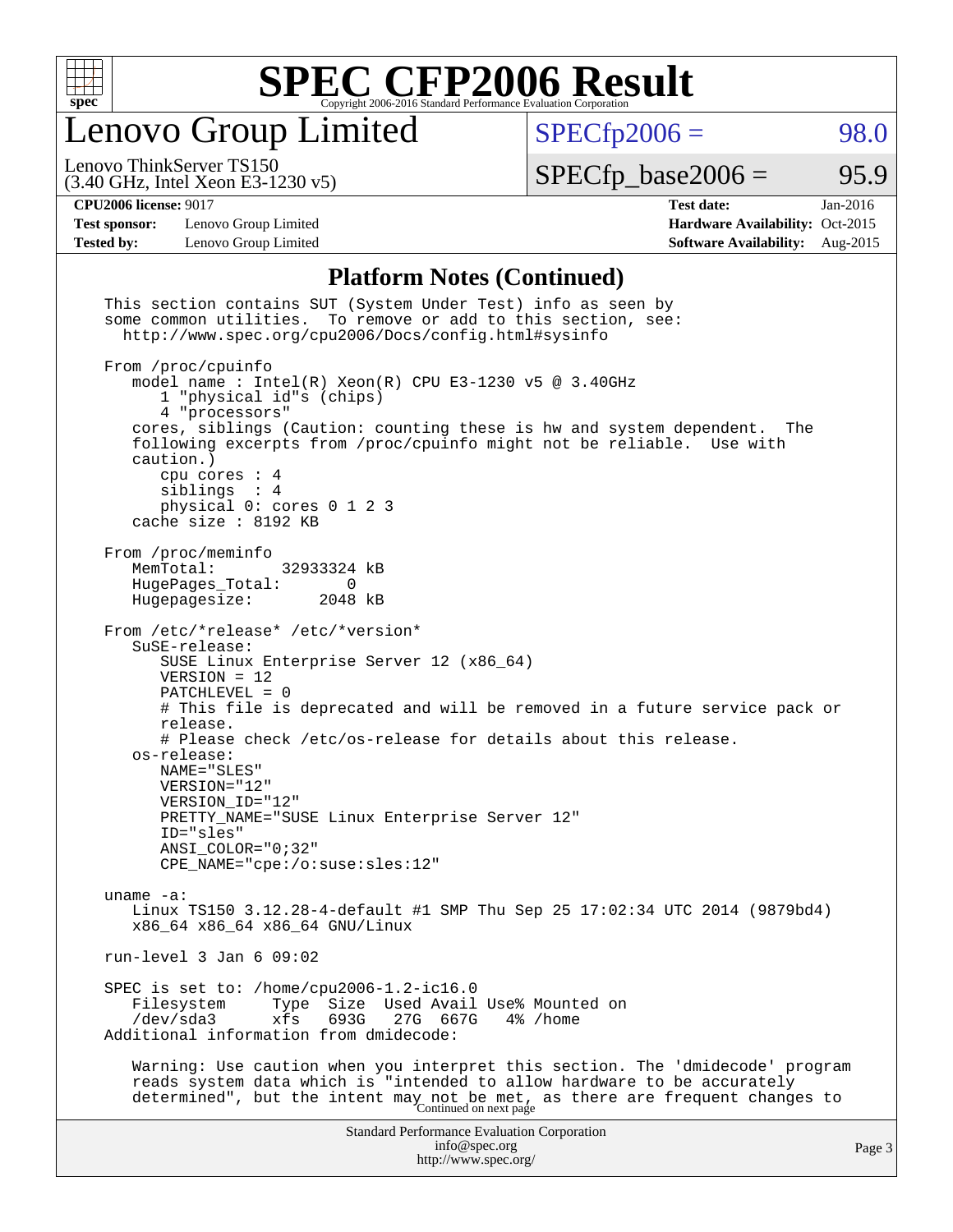

## enovo Group Limited

 $SPECfp2006 = 98.0$  $SPECfp2006 = 98.0$ 

(3.40 GHz, Intel Xeon E3-1230 v5) Lenovo ThinkServer TS150

 $SPECTp\_base2006 = 95.9$ 

**[Test sponsor:](http://www.spec.org/auto/cpu2006/Docs/result-fields.html#Testsponsor)** Lenovo Group Limited **[Hardware Availability:](http://www.spec.org/auto/cpu2006/Docs/result-fields.html#HardwareAvailability)** Oct-2015

**[CPU2006 license:](http://www.spec.org/auto/cpu2006/Docs/result-fields.html#CPU2006license)** 9017 **[Test date:](http://www.spec.org/auto/cpu2006/Docs/result-fields.html#Testdate)** Jan-2016 **[Tested by:](http://www.spec.org/auto/cpu2006/Docs/result-fields.html#Testedby)** Lenovo Group Limited **[Software Availability:](http://www.spec.org/auto/cpu2006/Docs/result-fields.html#SoftwareAvailability)** Aug-2015

#### **[Platform Notes \(Continued\)](http://www.spec.org/auto/cpu2006/Docs/result-fields.html#PlatformNotes)**

hardware, firmware, and the "DMTF SMBIOS" standard.

 BIOS LENOVO FWKT32A 12/25/2015 Memory: 4x Samsung M378A1G43DB0-CPB 8 GB 2 rank 2133 MHz

(End of data from sysinfo program)

#### **[General Notes](http://www.spec.org/auto/cpu2006/Docs/result-fields.html#GeneralNotes)**

Environment variables set by runspec before the start of the run: KMP\_AFFINITY = "granularity=fine,compact,1,0" LD\_LIBRARY\_PATH = "/home/cpu2006-1.2-ic16.0/libs/32:/home/cpu2006-1.2-ic16.0/libs/64:/home/cpu2006-1.2-ic16.0/sh" OMP\_NUM\_THREADS = "4"

 Binaries compiled on a system with 1x Intel Core i5-4670K CPU + 32GB memory using RedHat EL 7.1 Transparent Huge Pages enabled with: echo always > /sys/kernel/mm/transparent\_hugepage/enabled

### **[Base Compiler Invocation](http://www.spec.org/auto/cpu2006/Docs/result-fields.html#BaseCompilerInvocation)**

[C benchmarks](http://www.spec.org/auto/cpu2006/Docs/result-fields.html#Cbenchmarks):  $icc$   $-m64$ 

[C++ benchmarks:](http://www.spec.org/auto/cpu2006/Docs/result-fields.html#CXXbenchmarks) [icpc -m64](http://www.spec.org/cpu2006/results/res2016q1/cpu2006-20160125-38870.flags.html#user_CXXbase_intel_icpc_64bit_bedb90c1146cab66620883ef4f41a67e)

[Fortran benchmarks](http://www.spec.org/auto/cpu2006/Docs/result-fields.html#Fortranbenchmarks): [ifort -m64](http://www.spec.org/cpu2006/results/res2016q1/cpu2006-20160125-38870.flags.html#user_FCbase_intel_ifort_64bit_ee9d0fb25645d0210d97eb0527dcc06e)

[Benchmarks using both Fortran and C](http://www.spec.org/auto/cpu2006/Docs/result-fields.html#BenchmarksusingbothFortranandC): [icc -m64](http://www.spec.org/cpu2006/results/res2016q1/cpu2006-20160125-38870.flags.html#user_CC_FCbase_intel_icc_64bit_0b7121f5ab7cfabee23d88897260401c) [ifort -m64](http://www.spec.org/cpu2006/results/res2016q1/cpu2006-20160125-38870.flags.html#user_CC_FCbase_intel_ifort_64bit_ee9d0fb25645d0210d97eb0527dcc06e)

### **[Base Portability Flags](http://www.spec.org/auto/cpu2006/Docs/result-fields.html#BasePortabilityFlags)**

 410.bwaves: [-DSPEC\\_CPU\\_LP64](http://www.spec.org/cpu2006/results/res2016q1/cpu2006-20160125-38870.flags.html#suite_basePORTABILITY410_bwaves_DSPEC_CPU_LP64) 416.gamess: [-DSPEC\\_CPU\\_LP64](http://www.spec.org/cpu2006/results/res2016q1/cpu2006-20160125-38870.flags.html#suite_basePORTABILITY416_gamess_DSPEC_CPU_LP64) 433.milc: [-DSPEC\\_CPU\\_LP64](http://www.spec.org/cpu2006/results/res2016q1/cpu2006-20160125-38870.flags.html#suite_basePORTABILITY433_milc_DSPEC_CPU_LP64) 434.zeusmp: [-DSPEC\\_CPU\\_LP64](http://www.spec.org/cpu2006/results/res2016q1/cpu2006-20160125-38870.flags.html#suite_basePORTABILITY434_zeusmp_DSPEC_CPU_LP64) 435.gromacs: [-DSPEC\\_CPU\\_LP64](http://www.spec.org/cpu2006/results/res2016q1/cpu2006-20160125-38870.flags.html#suite_basePORTABILITY435_gromacs_DSPEC_CPU_LP64) [-nofor\\_main](http://www.spec.org/cpu2006/results/res2016q1/cpu2006-20160125-38870.flags.html#user_baseLDPORTABILITY435_gromacs_f-nofor_main) 436.cactusADM: [-DSPEC\\_CPU\\_LP64](http://www.spec.org/cpu2006/results/res2016q1/cpu2006-20160125-38870.flags.html#suite_basePORTABILITY436_cactusADM_DSPEC_CPU_LP64) [-nofor\\_main](http://www.spec.org/cpu2006/results/res2016q1/cpu2006-20160125-38870.flags.html#user_baseLDPORTABILITY436_cactusADM_f-nofor_main) 437.leslie3d: [-DSPEC\\_CPU\\_LP64](http://www.spec.org/cpu2006/results/res2016q1/cpu2006-20160125-38870.flags.html#suite_basePORTABILITY437_leslie3d_DSPEC_CPU_LP64) 444.namd: [-DSPEC\\_CPU\\_LP64](http://www.spec.org/cpu2006/results/res2016q1/cpu2006-20160125-38870.flags.html#suite_basePORTABILITY444_namd_DSPEC_CPU_LP64) 447.dealII: [-DSPEC\\_CPU\\_LP64](http://www.spec.org/cpu2006/results/res2016q1/cpu2006-20160125-38870.flags.html#suite_basePORTABILITY447_dealII_DSPEC_CPU_LP64) 450.soplex: [-DSPEC\\_CPU\\_LP64](http://www.spec.org/cpu2006/results/res2016q1/cpu2006-20160125-38870.flags.html#suite_basePORTABILITY450_soplex_DSPEC_CPU_LP64)

Continued on next page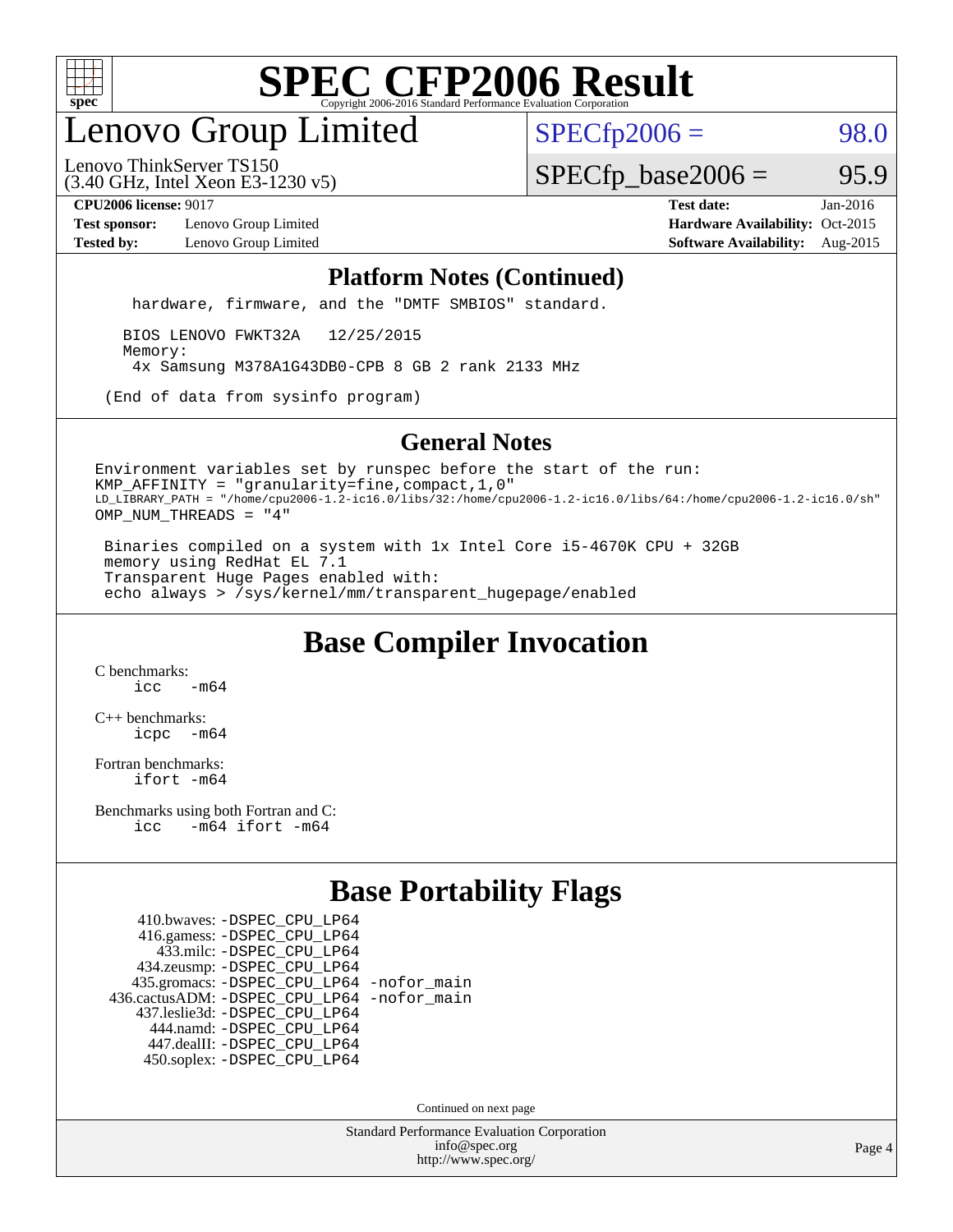

enovo Group Limited

Lenovo ThinkServer TS150

 $SPECfp2006 = 98.0$  $SPECfp2006 = 98.0$ 

 $SPECTp\_base2006 = 95.9$ 

**[Test sponsor:](http://www.spec.org/auto/cpu2006/Docs/result-fields.html#Testsponsor)** Lenovo Group Limited **[Hardware Availability:](http://www.spec.org/auto/cpu2006/Docs/result-fields.html#HardwareAvailability)** Oct-2015

(3.40 GHz, Intel Xeon E3-1230 v5)

**[CPU2006 license:](http://www.spec.org/auto/cpu2006/Docs/result-fields.html#CPU2006license)** 9017 **[Test date:](http://www.spec.org/auto/cpu2006/Docs/result-fields.html#Testdate)** Jan-2016 **[Tested by:](http://www.spec.org/auto/cpu2006/Docs/result-fields.html#Testedby)** Lenovo Group Limited **[Software Availability:](http://www.spec.org/auto/cpu2006/Docs/result-fields.html#SoftwareAvailability)** Aug-2015

### **[Base Portability Flags \(Continued\)](http://www.spec.org/auto/cpu2006/Docs/result-fields.html#BasePortabilityFlags)**

 453.povray: [-DSPEC\\_CPU\\_LP64](http://www.spec.org/cpu2006/results/res2016q1/cpu2006-20160125-38870.flags.html#suite_basePORTABILITY453_povray_DSPEC_CPU_LP64) 454.calculix: [-DSPEC\\_CPU\\_LP64](http://www.spec.org/cpu2006/results/res2016q1/cpu2006-20160125-38870.flags.html#suite_basePORTABILITY454_calculix_DSPEC_CPU_LP64) [-nofor\\_main](http://www.spec.org/cpu2006/results/res2016q1/cpu2006-20160125-38870.flags.html#user_baseLDPORTABILITY454_calculix_f-nofor_main) 459.GemsFDTD: [-DSPEC\\_CPU\\_LP64](http://www.spec.org/cpu2006/results/res2016q1/cpu2006-20160125-38870.flags.html#suite_basePORTABILITY459_GemsFDTD_DSPEC_CPU_LP64)

 465.tonto: [-DSPEC\\_CPU\\_LP64](http://www.spec.org/cpu2006/results/res2016q1/cpu2006-20160125-38870.flags.html#suite_basePORTABILITY465_tonto_DSPEC_CPU_LP64) 470.lbm: [-DSPEC\\_CPU\\_LP64](http://www.spec.org/cpu2006/results/res2016q1/cpu2006-20160125-38870.flags.html#suite_basePORTABILITY470_lbm_DSPEC_CPU_LP64) 482.sphinx3: [-DSPEC\\_CPU\\_LP64](http://www.spec.org/cpu2006/results/res2016q1/cpu2006-20160125-38870.flags.html#suite_basePORTABILITY482_sphinx3_DSPEC_CPU_LP64)

481.wrf: [-DSPEC\\_CPU\\_LP64](http://www.spec.org/cpu2006/results/res2016q1/cpu2006-20160125-38870.flags.html#suite_basePORTABILITY481_wrf_DSPEC_CPU_LP64) [-DSPEC\\_CPU\\_CASE\\_FLAG](http://www.spec.org/cpu2006/results/res2016q1/cpu2006-20160125-38870.flags.html#b481.wrf_baseCPORTABILITY_DSPEC_CPU_CASE_FLAG) [-DSPEC\\_CPU\\_LINUX](http://www.spec.org/cpu2006/results/res2016q1/cpu2006-20160125-38870.flags.html#b481.wrf_baseCPORTABILITY_DSPEC_CPU_LINUX)

#### **[Base Optimization Flags](http://www.spec.org/auto/cpu2006/Docs/result-fields.html#BaseOptimizationFlags)**

[C benchmarks](http://www.spec.org/auto/cpu2006/Docs/result-fields.html#Cbenchmarks):

[-xCORE-AVX2](http://www.spec.org/cpu2006/results/res2016q1/cpu2006-20160125-38870.flags.html#user_CCbase_f-xAVX2_5f5fc0cbe2c9f62c816d3e45806c70d7) [-ipo](http://www.spec.org/cpu2006/results/res2016q1/cpu2006-20160125-38870.flags.html#user_CCbase_f-ipo) [-O3](http://www.spec.org/cpu2006/results/res2016q1/cpu2006-20160125-38870.flags.html#user_CCbase_f-O3) [-no-prec-div](http://www.spec.org/cpu2006/results/res2016q1/cpu2006-20160125-38870.flags.html#user_CCbase_f-no-prec-div) [-parallel](http://www.spec.org/cpu2006/results/res2016q1/cpu2006-20160125-38870.flags.html#user_CCbase_f-parallel) [-opt-prefetch](http://www.spec.org/cpu2006/results/res2016q1/cpu2006-20160125-38870.flags.html#user_CCbase_f-opt-prefetch) [-ansi-alias](http://www.spec.org/cpu2006/results/res2016q1/cpu2006-20160125-38870.flags.html#user_CCbase_f-ansi-alias)

[C++ benchmarks:](http://www.spec.org/auto/cpu2006/Docs/result-fields.html#CXXbenchmarks)

[-xCORE-AVX2](http://www.spec.org/cpu2006/results/res2016q1/cpu2006-20160125-38870.flags.html#user_CXXbase_f-xAVX2_5f5fc0cbe2c9f62c816d3e45806c70d7) [-ipo](http://www.spec.org/cpu2006/results/res2016q1/cpu2006-20160125-38870.flags.html#user_CXXbase_f-ipo) [-O3](http://www.spec.org/cpu2006/results/res2016q1/cpu2006-20160125-38870.flags.html#user_CXXbase_f-O3) [-no-prec-div](http://www.spec.org/cpu2006/results/res2016q1/cpu2006-20160125-38870.flags.html#user_CXXbase_f-no-prec-div) [-opt-prefetch](http://www.spec.org/cpu2006/results/res2016q1/cpu2006-20160125-38870.flags.html#user_CXXbase_f-opt-prefetch) [-ansi-alias](http://www.spec.org/cpu2006/results/res2016q1/cpu2006-20160125-38870.flags.html#user_CXXbase_f-ansi-alias)

[Fortran benchmarks](http://www.spec.org/auto/cpu2006/Docs/result-fields.html#Fortranbenchmarks):

[-xCORE-AVX2](http://www.spec.org/cpu2006/results/res2016q1/cpu2006-20160125-38870.flags.html#user_FCbase_f-xAVX2_5f5fc0cbe2c9f62c816d3e45806c70d7) [-ipo](http://www.spec.org/cpu2006/results/res2016q1/cpu2006-20160125-38870.flags.html#user_FCbase_f-ipo) [-O3](http://www.spec.org/cpu2006/results/res2016q1/cpu2006-20160125-38870.flags.html#user_FCbase_f-O3) [-no-prec-div](http://www.spec.org/cpu2006/results/res2016q1/cpu2006-20160125-38870.flags.html#user_FCbase_f-no-prec-div) [-parallel](http://www.spec.org/cpu2006/results/res2016q1/cpu2006-20160125-38870.flags.html#user_FCbase_f-parallel) [-opt-prefetch](http://www.spec.org/cpu2006/results/res2016q1/cpu2006-20160125-38870.flags.html#user_FCbase_f-opt-prefetch)

[Benchmarks using both Fortran and C](http://www.spec.org/auto/cpu2006/Docs/result-fields.html#BenchmarksusingbothFortranandC): [-xCORE-AVX2](http://www.spec.org/cpu2006/results/res2016q1/cpu2006-20160125-38870.flags.html#user_CC_FCbase_f-xAVX2_5f5fc0cbe2c9f62c816d3e45806c70d7) [-ipo](http://www.spec.org/cpu2006/results/res2016q1/cpu2006-20160125-38870.flags.html#user_CC_FCbase_f-ipo) [-O3](http://www.spec.org/cpu2006/results/res2016q1/cpu2006-20160125-38870.flags.html#user_CC_FCbase_f-O3) [-no-prec-div](http://www.spec.org/cpu2006/results/res2016q1/cpu2006-20160125-38870.flags.html#user_CC_FCbase_f-no-prec-div) [-parallel](http://www.spec.org/cpu2006/results/res2016q1/cpu2006-20160125-38870.flags.html#user_CC_FCbase_f-parallel) [-opt-prefetch](http://www.spec.org/cpu2006/results/res2016q1/cpu2006-20160125-38870.flags.html#user_CC_FCbase_f-opt-prefetch) [-ansi-alias](http://www.spec.org/cpu2006/results/res2016q1/cpu2006-20160125-38870.flags.html#user_CC_FCbase_f-ansi-alias)

### **[Peak Compiler Invocation](http://www.spec.org/auto/cpu2006/Docs/result-fields.html#PeakCompilerInvocation)**

[C benchmarks](http://www.spec.org/auto/cpu2006/Docs/result-fields.html#Cbenchmarks):  $-m64$ 

[C++ benchmarks:](http://www.spec.org/auto/cpu2006/Docs/result-fields.html#CXXbenchmarks) [icpc -m64](http://www.spec.org/cpu2006/results/res2016q1/cpu2006-20160125-38870.flags.html#user_CXXpeak_intel_icpc_64bit_bedb90c1146cab66620883ef4f41a67e)

[Fortran benchmarks](http://www.spec.org/auto/cpu2006/Docs/result-fields.html#Fortranbenchmarks): [ifort -m64](http://www.spec.org/cpu2006/results/res2016q1/cpu2006-20160125-38870.flags.html#user_FCpeak_intel_ifort_64bit_ee9d0fb25645d0210d97eb0527dcc06e)

[Benchmarks using both Fortran and C](http://www.spec.org/auto/cpu2006/Docs/result-fields.html#BenchmarksusingbothFortranandC): [icc -m64](http://www.spec.org/cpu2006/results/res2016q1/cpu2006-20160125-38870.flags.html#user_CC_FCpeak_intel_icc_64bit_0b7121f5ab7cfabee23d88897260401c) [ifort -m64](http://www.spec.org/cpu2006/results/res2016q1/cpu2006-20160125-38870.flags.html#user_CC_FCpeak_intel_ifort_64bit_ee9d0fb25645d0210d97eb0527dcc06e)

## **[Peak Portability Flags](http://www.spec.org/auto/cpu2006/Docs/result-fields.html#PeakPortabilityFlags)**

Same as Base Portability Flags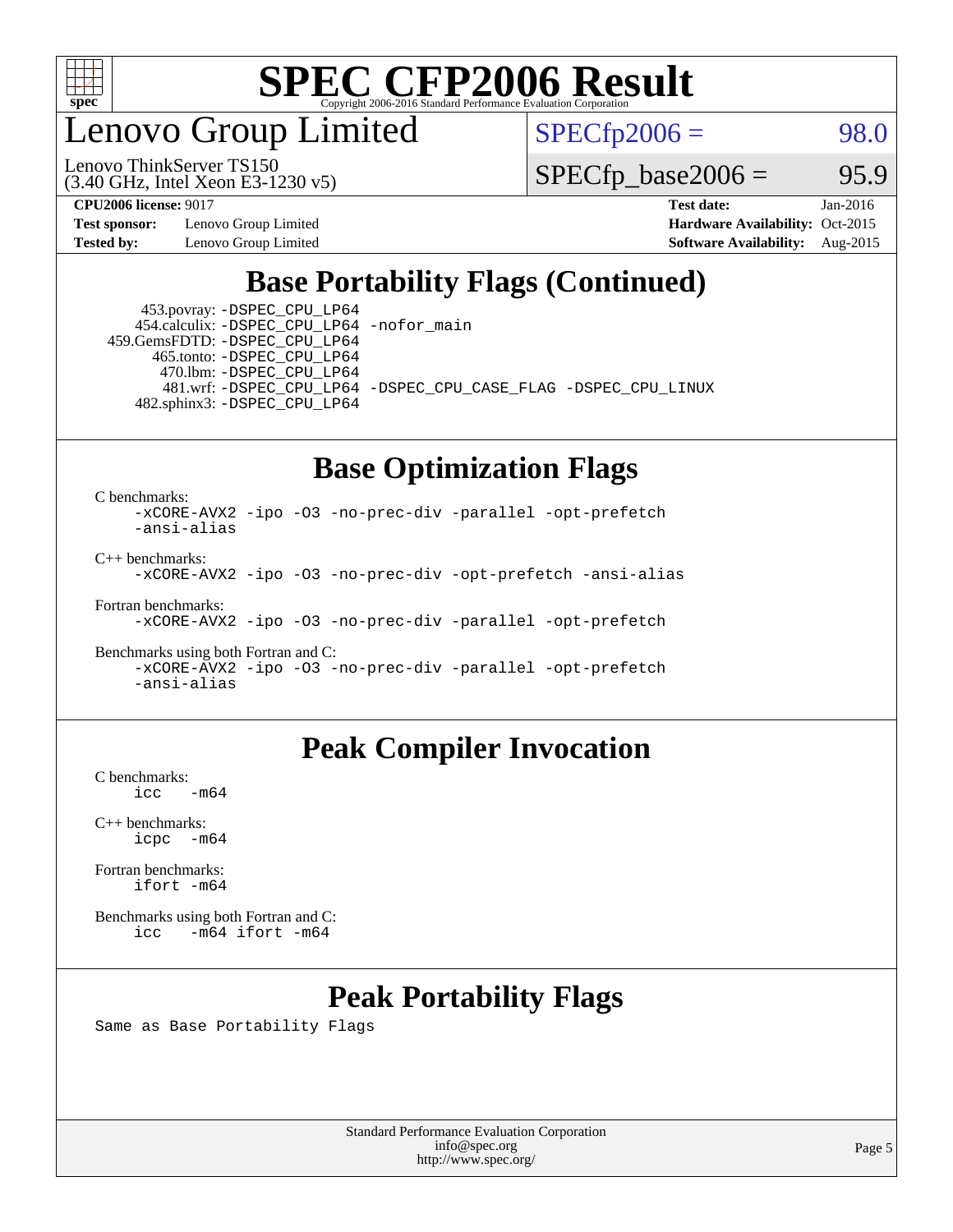

## enovo Group Limited

 $SPECTp2006 = 98.0$ 

(3.40 GHz, Intel Xeon E3-1230 v5) Lenovo ThinkServer TS150

 $SPECTp\_base2006 = 95.9$ 

**[Test sponsor:](http://www.spec.org/auto/cpu2006/Docs/result-fields.html#Testsponsor)** Lenovo Group Limited **[Hardware Availability:](http://www.spec.org/auto/cpu2006/Docs/result-fields.html#HardwareAvailability)** Oct-2015

**[CPU2006 license:](http://www.spec.org/auto/cpu2006/Docs/result-fields.html#CPU2006license)** 9017 **[Test date:](http://www.spec.org/auto/cpu2006/Docs/result-fields.html#Testdate)** Jan-2016 **[Tested by:](http://www.spec.org/auto/cpu2006/Docs/result-fields.html#Testedby)** Lenovo Group Limited **[Software Availability:](http://www.spec.org/auto/cpu2006/Docs/result-fields.html#SoftwareAvailability)** Aug-2015

### **[Peak Optimization Flags](http://www.spec.org/auto/cpu2006/Docs/result-fields.html#PeakOptimizationFlags)**

[C benchmarks](http://www.spec.org/auto/cpu2006/Docs/result-fields.html#Cbenchmarks):

433.milc: basepeak = yes

 $470.$ lbm: basepeak = yes

 $482$ .sphinx3: basepeak = yes

[C++ benchmarks:](http://www.spec.org/auto/cpu2006/Docs/result-fields.html#CXXbenchmarks)

 444.namd: [-xCORE-AVX2](http://www.spec.org/cpu2006/results/res2016q1/cpu2006-20160125-38870.flags.html#user_peakPASS2_CXXFLAGSPASS2_LDFLAGS444_namd_f-xAVX2_5f5fc0cbe2c9f62c816d3e45806c70d7)(pass 2) [-prof-gen:threadsafe](http://www.spec.org/cpu2006/results/res2016q1/cpu2006-20160125-38870.flags.html#user_peakPASS1_CXXFLAGSPASS1_LDFLAGS444_namd_prof_gen_21a26eb79f378b550acd7bec9fe4467a)(pass 1) [-ipo](http://www.spec.org/cpu2006/results/res2016q1/cpu2006-20160125-38870.flags.html#user_peakPASS2_CXXFLAGSPASS2_LDFLAGS444_namd_f-ipo)(pass 2) [-O3](http://www.spec.org/cpu2006/results/res2016q1/cpu2006-20160125-38870.flags.html#user_peakPASS2_CXXFLAGSPASS2_LDFLAGS444_namd_f-O3)(pass 2) [-no-prec-div](http://www.spec.org/cpu2006/results/res2016q1/cpu2006-20160125-38870.flags.html#user_peakPASS2_CXXFLAGSPASS2_LDFLAGS444_namd_f-no-prec-div)(pass 2) [-par-num-threads=1](http://www.spec.org/cpu2006/results/res2016q1/cpu2006-20160125-38870.flags.html#user_peakPASS1_CXXFLAGSPASS1_LDFLAGS444_namd_par_num_threads_786a6ff141b4e9e90432e998842df6c2)(pass 1) [-prof-use](http://www.spec.org/cpu2006/results/res2016q1/cpu2006-20160125-38870.flags.html#user_peakPASS2_CXXFLAGSPASS2_LDFLAGS444_namd_prof_use_bccf7792157ff70d64e32fe3e1250b55)(pass 2) [-fno-alias](http://www.spec.org/cpu2006/results/res2016q1/cpu2006-20160125-38870.flags.html#user_peakCXXOPTIMIZEOPTIMIZE444_namd_f-no-alias_694e77f6c5a51e658e82ccff53a9e63a) [-auto-ilp32](http://www.spec.org/cpu2006/results/res2016q1/cpu2006-20160125-38870.flags.html#user_peakCXXOPTIMIZE444_namd_f-auto-ilp32)

447.dealII: basepeak = yes

 $450$ .soplex: basepeak = yes

```
 453.povray: -xCORE-AVX2(pass 2) -prof-gen:threadsafe(pass 1)
-ipo(pass 2) -O3(pass 2) -no-prec-div(pass 2)
-par-num-threads=1(pass 1) -prof-use(pass 2) -unroll4
-ansi-alias
```
[Fortran benchmarks](http://www.spec.org/auto/cpu2006/Docs/result-fields.html#Fortranbenchmarks):

 $410.bwaves: basepeak = yes$  416.gamess: [-xCORE-AVX2](http://www.spec.org/cpu2006/results/res2016q1/cpu2006-20160125-38870.flags.html#user_peakPASS2_FFLAGSPASS2_LDFLAGS416_gamess_f-xAVX2_5f5fc0cbe2c9f62c816d3e45806c70d7)(pass 2) [-prof-gen:threadsafe](http://www.spec.org/cpu2006/results/res2016q1/cpu2006-20160125-38870.flags.html#user_peakPASS1_FFLAGSPASS1_LDFLAGS416_gamess_prof_gen_21a26eb79f378b550acd7bec9fe4467a)(pass 1)  $-i\text{po}(pass 2) -\text{O3}(pass 2)$  [-no-prec-div](http://www.spec.org/cpu2006/results/res2016q1/cpu2006-20160125-38870.flags.html#user_peakPASS2_FFLAGSPASS2_LDFLAGS416_gamess_f-no-prec-div)(pass 2) [-par-num-threads=1](http://www.spec.org/cpu2006/results/res2016q1/cpu2006-20160125-38870.flags.html#user_peakPASS1_FFLAGSPASS1_LDFLAGS416_gamess_par_num_threads_786a6ff141b4e9e90432e998842df6c2)(pass 1) [-prof-use](http://www.spec.org/cpu2006/results/res2016q1/cpu2006-20160125-38870.flags.html#user_peakPASS2_FFLAGSPASS2_LDFLAGS416_gamess_prof_use_bccf7792157ff70d64e32fe3e1250b55)(pass 2) [-unroll2](http://www.spec.org/cpu2006/results/res2016q1/cpu2006-20160125-38870.flags.html#user_peakOPTIMIZE416_gamess_f-unroll_784dae83bebfb236979b41d2422d7ec2) [-inline-level=0](http://www.spec.org/cpu2006/results/res2016q1/cpu2006-20160125-38870.flags.html#user_peakOPTIMIZE416_gamess_f-inline-level_318d07a09274ad25e8d15dbfaa68ba50) [-scalar-rep-](http://www.spec.org/cpu2006/results/res2016q1/cpu2006-20160125-38870.flags.html#user_peakOPTIMIZE416_gamess_f-disablescalarrep_abbcad04450fb118e4809c81d83c8a1d)

434.zeusmp: basepeak = yes

437.leslie3d: basepeak = yes

 459.GemsFDTD: [-xCORE-AVX2](http://www.spec.org/cpu2006/results/res2016q1/cpu2006-20160125-38870.flags.html#user_peakPASS2_FFLAGSPASS2_LDFLAGS459_GemsFDTD_f-xAVX2_5f5fc0cbe2c9f62c816d3e45806c70d7)(pass 2) [-prof-gen:threadsafe](http://www.spec.org/cpu2006/results/res2016q1/cpu2006-20160125-38870.flags.html#user_peakPASS1_FFLAGSPASS1_LDFLAGS459_GemsFDTD_prof_gen_21a26eb79f378b550acd7bec9fe4467a)(pass 1)  $-i\text{po}(pass 2) -03(pass 2) -no-prec-div(pass 2)$  $-i\text{po}(pass 2) -03(pass 2) -no-prec-div(pass 2)$  $-i\text{po}(pass 2) -03(pass 2) -no-prec-div(pass 2)$ [-par-num-threads=1](http://www.spec.org/cpu2006/results/res2016q1/cpu2006-20160125-38870.flags.html#user_peakPASS1_FFLAGSPASS1_LDFLAGS459_GemsFDTD_par_num_threads_786a6ff141b4e9e90432e998842df6c2)(pass 1) [-prof-use](http://www.spec.org/cpu2006/results/res2016q1/cpu2006-20160125-38870.flags.html#user_peakPASS2_FFLAGSPASS2_LDFLAGS459_GemsFDTD_prof_use_bccf7792157ff70d64e32fe3e1250b55)(pass 2) [-unroll2](http://www.spec.org/cpu2006/results/res2016q1/cpu2006-20160125-38870.flags.html#user_peakOPTIMIZE459_GemsFDTD_f-unroll_784dae83bebfb236979b41d2422d7ec2) [-inline-level=0](http://www.spec.org/cpu2006/results/res2016q1/cpu2006-20160125-38870.flags.html#user_peakOPTIMIZE459_GemsFDTD_f-inline-level_318d07a09274ad25e8d15dbfaa68ba50) [-opt-prefetch](http://www.spec.org/cpu2006/results/res2016q1/cpu2006-20160125-38870.flags.html#user_peakOPTIMIZE459_GemsFDTD_f-opt-prefetch) [-parallel](http://www.spec.org/cpu2006/results/res2016q1/cpu2006-20160125-38870.flags.html#user_peakOPTIMIZE459_GemsFDTD_f-parallel)

 465.tonto: [-xCORE-AVX2](http://www.spec.org/cpu2006/results/res2016q1/cpu2006-20160125-38870.flags.html#user_peakPASS2_FFLAGSPASS2_LDFLAGS465_tonto_f-xAVX2_5f5fc0cbe2c9f62c816d3e45806c70d7)(pass 2) [-prof-gen:threadsafe](http://www.spec.org/cpu2006/results/res2016q1/cpu2006-20160125-38870.flags.html#user_peakPASS1_FFLAGSPASS1_LDFLAGS465_tonto_prof_gen_21a26eb79f378b550acd7bec9fe4467a)(pass 1)  $-i\text{po}(pass 2)$   $-03(pass 2)$   $-no-prec-div(pass 2)$  $-no-prec-div(pass 2)$ [-par-num-threads=1](http://www.spec.org/cpu2006/results/res2016q1/cpu2006-20160125-38870.flags.html#user_peakPASS1_FFLAGSPASS1_LDFLAGS465_tonto_par_num_threads_786a6ff141b4e9e90432e998842df6c2)(pass 1) [-prof-use](http://www.spec.org/cpu2006/results/res2016q1/cpu2006-20160125-38870.flags.html#user_peakPASS2_FFLAGSPASS2_LDFLAGS465_tonto_prof_use_bccf7792157ff70d64e32fe3e1250b55)(pass 2) [-inline-calloc](http://www.spec.org/cpu2006/results/res2016q1/cpu2006-20160125-38870.flags.html#user_peakOPTIMIZE465_tonto_f-inline-calloc) [-opt-malloc-options=3](http://www.spec.org/cpu2006/results/res2016q1/cpu2006-20160125-38870.flags.html#user_peakOPTIMIZE465_tonto_f-opt-malloc-options_13ab9b803cf986b4ee62f0a5998c2238) [-auto](http://www.spec.org/cpu2006/results/res2016q1/cpu2006-20160125-38870.flags.html#user_peakOPTIMIZE465_tonto_f-auto) [-unroll4](http://www.spec.org/cpu2006/results/res2016q1/cpu2006-20160125-38870.flags.html#user_peakOPTIMIZE465_tonto_f-unroll_4e5e4ed65b7fd20bdcd365bec371b81f)

[Benchmarks using both Fortran and C](http://www.spec.org/auto/cpu2006/Docs/result-fields.html#BenchmarksusingbothFortranandC):

Continued on next page